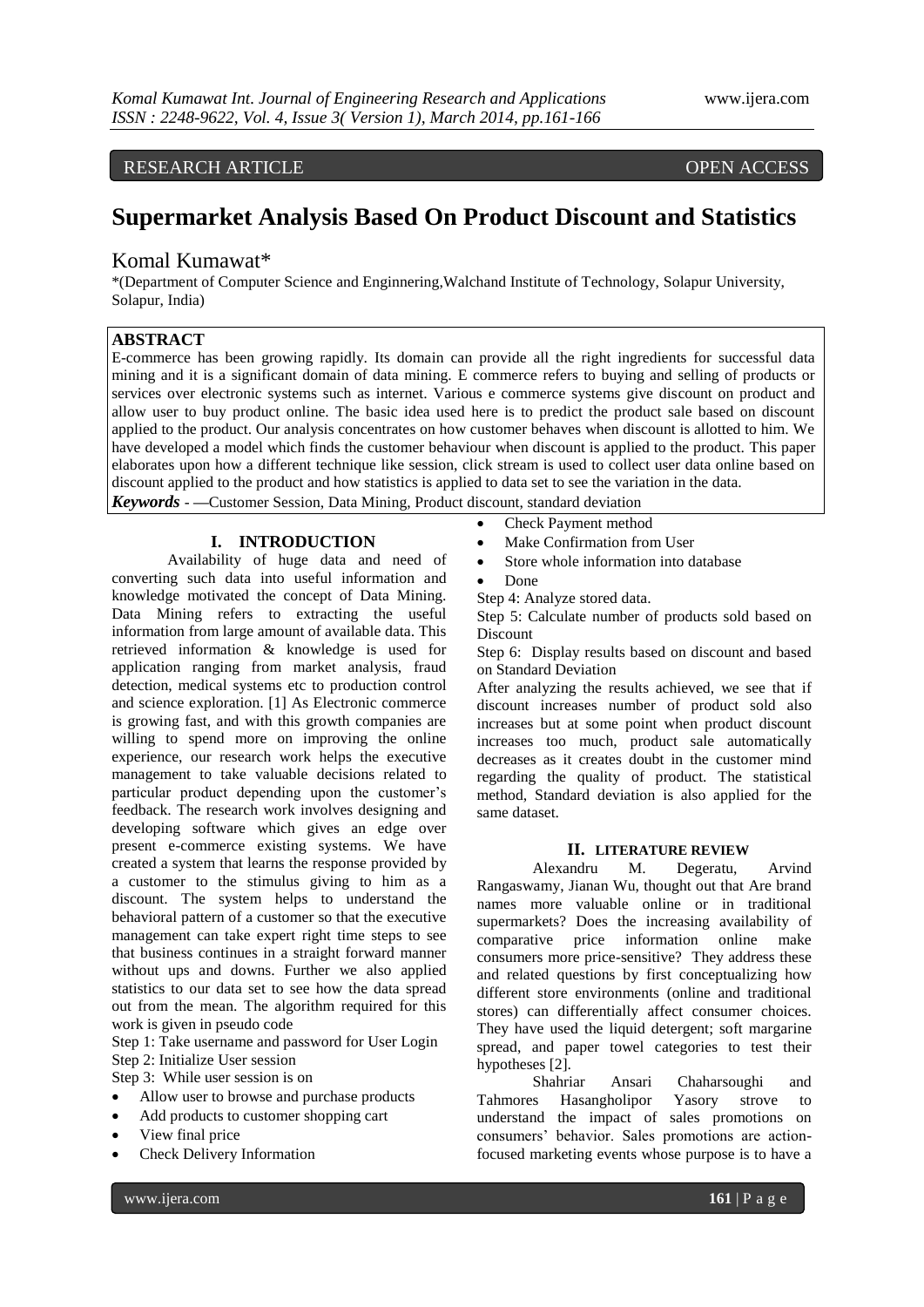direct impact on the behavior of the firm"s consumers. Consumer behavior focuses on how consumers decide what to buy, why to buy, when to buy, where to buy and how often they buy, how frequently they use it, "how they evaluate it after the purchase and the impact of such evaluations on future purchases, and how they dispose it off". They developed a framework known as A-B-C-D paradigm to study and understand consumer behavior. The acronym A-B-C-D stands for the four stages of the paradigm namely access, buying behavior, consumption characteristics and disposal [3].

Sriram Thirumalai, Kingshuk K. Sinha focuses on the proverbial "last mile" of the retail supply chain  $-$  i.e., delivering products to the endcustomer –and highlights the need for recognizing product type differences in configuring order fulfilment processes in electronic business-tocustomer (B2C) transactions. They analyze the need to examine how the underlying dimensions of physical distribution service – availability, timeliness, and quality – should be integrated into the overall customer service package to best meet customer"s expectations and needs [4].

Shu-hsien Liao, Pei-hui Chu, Yin-ju Chen, Chia-Chen Chang, have used online group buying. It is an effective marketing method. By using online group buying, customers get unbelievable discounts on premium products and services. This not only meets customer demand, but also helps sellers to find new ways to sell products sales and open up new business models, all parties benefit in these transactions. this study proposes a data mining approach for exploring online group buying behavior in Taiwan. Thus, this study uses the Apriori algorithm as an association rules approach, and clustering analysis for data mining, which is implemented for mining customer knowledge among online group buying customers in Taiwan. The results of knowledge extraction from data mining are illustrated as knowledge patterns, rules, and knowledge maps in order to propose suggestions and solutions to online group buying firms for future development [5].

Ralph-C bayer and Changxia Ke implement a simple two-shop search model in the laboratory with the aim to investigate if consumers behave differently in equivalent situations, where prices are displayed either as net prices or as gross prices with discounts. They compared two types of experimental treatments (in which the price in either of the shops was presented as a gross price with a discount) to their corresponding baseline treatments (where prices in both shops were given as net prices) [6].

#### **III. METHODOLOGY**

We developed a model which contains authenticated administrative module and

user/customer module. Login module checks whether user has entered username and password. If without entering username or password user tries to submit then system does not allow him/her to enter into the system. When user provides correct username and password then only login is successful. The developed model is based on web mining and click stream analysis, along with this it also uses customer session and standard deviation.

**3.1 Customer Session:** As HTTP (Hyper Text Transfer Protocol) is a stateless protocol, it becomes very difficult to maintain the state [like when you login, the site remembers you until you logout]. So there are two ways to do it. Either store cookies at client side which stores the user information and other state related information. Session serves the same purpose but it is better than cookies as a user can disable cookies. For our research it is very important to keep a track of the customer once he/she gets logged in.

**3.2 Standard Deviation:** Standard deviation is the measure of spread over data, most commonly used in statistical practice when the mean is used to calculate a central tendency. Thus, it measures the spread around the mean. Because of its close links with the mean, standard deviation can be greatly affected if the mean gives a poor measure of central tendency.

**3.3 Data Collection:** Data collection is carried on through historical sources to set threshold points and online user data is used to generate the behavior of the customer. The data collection is part of every customer login. Customer logs into the system and his behavior is recorded by using click stream technique. Data is collected in user module, according to the data collection reports from online sources and historical data collected from super markets and media results are generated in the Admin module. The data collected from historical sources pinpoints the discount on various products and the online data is used to identify the customer behavior.

#### **IV. EXPERIMENTAL WORK**

We implemented this idea using PHP/MYSQL software and above mentioned techniques. An administrative module has privileges to add product details into the database and he can also apply different discounts on different products.

## **4.1 ADMINISTRATIVE MODULE**

Administrator has to enter username and password. After login administrator has different privileges like, view all category, add category, modify or delete category, view all manufacture, add manufacture, modify/delete manufacturer, add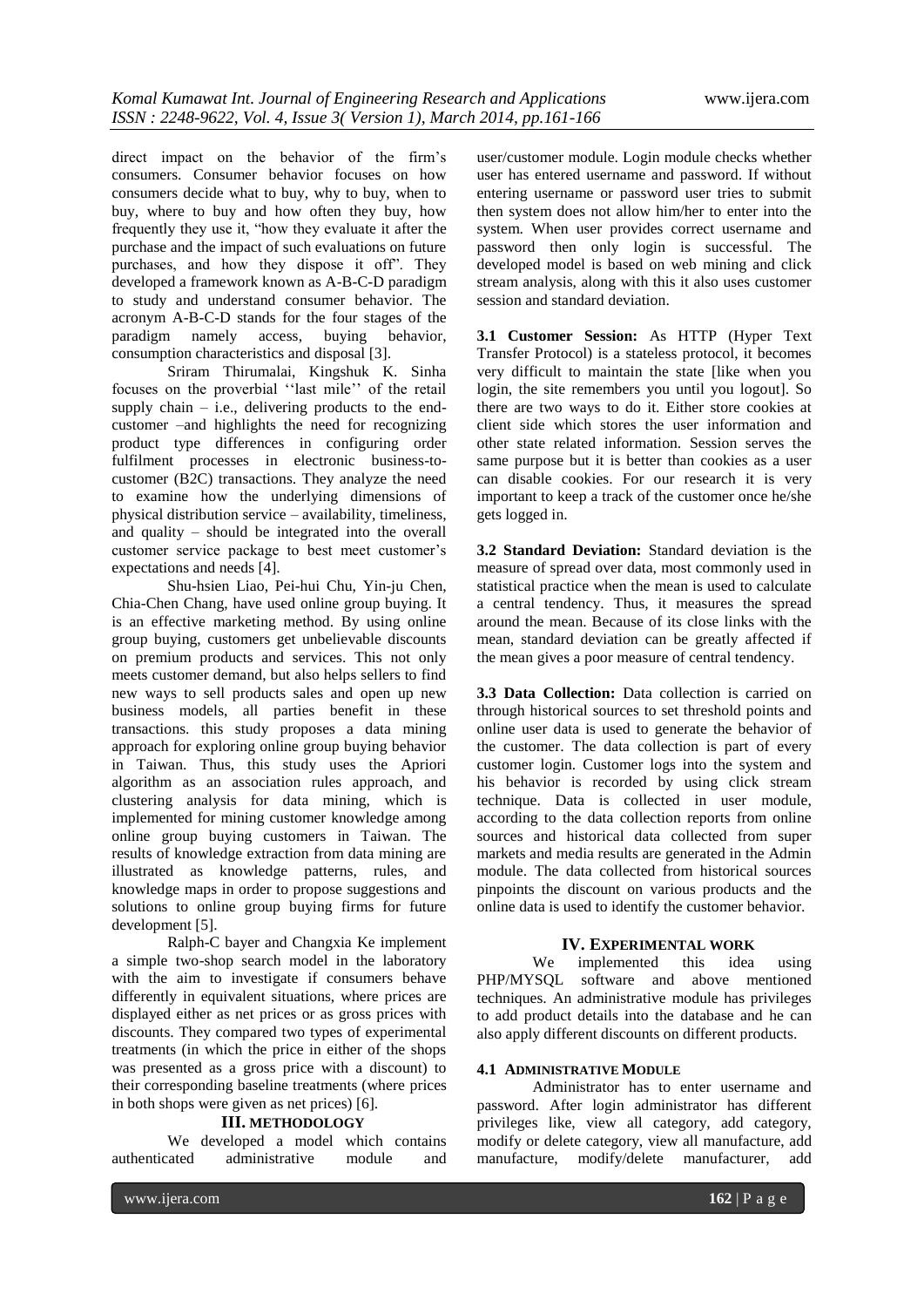product, and modify/delete product. Administrator can also apply discount to the products. He can see the order status whether it is delivered or in process. Reports are also generated in administrative module based on discount applied and standard deviation. The change password facility is also given to him/her. Using logout option administrator can leave the system. All privileges of administrator uses web page and each page is validated using JavaScript. These privileges are shown in figure 1. This figures also shows that one new category is added successfully, and it also shows all available categories along with modify/delete options.

4.1.1 Manufacturer: After adding details of catagory, manufacturer details can be added.

| Admin               |                                     |                              |      |               |  |  |
|---------------------|-------------------------------------|------------------------------|------|---------------|--|--|
| Catagory            | <b>Catagory Added Successfully!</b> |                              |      |               |  |  |
| Manufacturer        |                                     |                              |      |               |  |  |
| Product             | <b>Modify/Delete Catagory</b>       |                              |      |               |  |  |
| <b>Discount</b>     | Srno                                | Catagory                     | Edit | <b>Delete</b> |  |  |
| <b>Order Status</b> | 1                                   | Costmetics                   | Ы    | ×             |  |  |
| <b>Reports</b>      | 2                                   | <b>Food Grains</b>           | Я    | ×             |  |  |
| Change password     |                                     |                              |      |               |  |  |
| Logout              | 3                                   | Refined Oil                  | a    | ×             |  |  |
|                     | 4                                   | Washing Aid                  | G    | ×             |  |  |
|                     | 5                                   | Bath Soap & Other            | e    | ×             |  |  |
|                     | 6                                   | <b>Dental Care</b>           | e    | ×             |  |  |
|                     | 7                                   | Tea/Coffee                   | e    | ×             |  |  |
|                     | 8                                   | <b>Baby Care</b>             | e    | ×             |  |  |
|                     | 9                                   | Groceries                    | G    | ×             |  |  |
|                     | 10                                  | Sugar & Salt                 | a    | ×             |  |  |
|                     | 11                                  | <b>Health Drinks</b>         | a    | ×             |  |  |
|                     | 12                                  | <b>Biscuts and Chocolate</b> | ۱d   | ×             |  |  |

Fig 1 Administrator Module with privileges

As manufacturers are categorized based on category administrator has to select first category then list of manufacturer belong to that category will be displayed. He can add, modify and delete manufacturer based on particular category.

4.1.2 Product: Products are classified according to category and manufacturer, to add particular product administrator has to select first category name, then manufacturer name and then he/she can add product details. The Administrator has rights to modify or delete a product. The whole information related to product will be shown to administrator after selecting category and manufacturer name and he/she can change it and submit it. To delete a particular product he should select delete option then confirmation message is displayed to the administrator, if he clicks on "OK" then only product will be deleted. Modify/delete product is shown in figure 2.

4.1.3 Discount: The Administrator can apply discount on a particular product, as this thesis is based on discount applied to the products.

| Admin               |                |                                                                                                    |                      |              |                      |      |               |
|---------------------|----------------|----------------------------------------------------------------------------------------------------|----------------------|--------------|----------------------|------|---------------|
| Catagory            |                |                                                                                                    |                      |              |                      |      |               |
| <b>Manufacturer</b> |                | <b>Select Catagory</b>                                                                             | <b>Health Drinks</b> | $\checkmark$ |                      |      |               |
| Product             |                |                                                                                                    |                      |              |                      |      |               |
| Discount            |                | Select Manufacturer                                                                                | Bourn Vita v         |              |                      |      |               |
| <b>Order Status</b> |                | <b>Modify/Delete Product</b>                                                                       |                      |              |                      |      |               |
| Reports             |                | <b>Srno Product Name</b>                                                                           |                      |              |                      | Edit | <b>Delete</b> |
| Change password     | 1              | 1101Bournvita 5 star magic jar, 500 gm                                                             |                      |              | Message from webpage | N    | x             |
| ogout               | $\overline{2}$ | 1102 Bourn Vita Jar, 200 gm<br>1103 Bourn Vita Jar, 500 gm<br>1104 Bourn Vita Little Champ ,200 gm |                      | ?            | 9                    | x    |               |
|                     | 3<br>-         |                                                                                                    |                      |              | Я                    | x    |               |
|                     | 4              |                                                                                                    |                      | Cancel<br>0K |                      |      | x             |
|                     | 5              | 1105 Bourn Vita, 80gm                                                                              |                      |              |                      | 9    | ×             |

Fig 2 Modify/ Delete Product

The Administrator has to select a product name and discount. After clicking on submit button discount will be applied to the product.

Order Status: The Administrator can check order status whether it is delivered or in process. To see these reports of the administrator he has to select date duration. Accordingly date reports are generated.

#### **4.2 User Module**

When the customer visits a site, the first page displayed to him is login module. If the customer is already existing user then he/she can give username and password and if username, password is correct then he/she can login to the system. If the customer is new to the site then he/she should submit first form by clicking on "New User? Click Here to Create an Account" link. After clicking on this link the form will be shown to customer. The given form is validated for all fields. The form takes first name, last name, gender, birthdates, occupation is optional, correct email address, residential address including street1, street2, city, state etc, correct phone number, password and confirm password. After filling whole details, user has to click on "Please Sign In" link to login into system. Login module will be displayed to him/her. Then he/she should enter an email address as a username and his/her own password given while filling the form. These username and password are authenticated by system; if they are correct then privileges of user/customer are visible to customer otherwise system will not allow to login as it is unauthenticated user. User/customer privileges are Browse Products, Cart Contents, My account, My Order, Contact Us, Change password and Logout. All privileges of user are shown in figure 3 along with Browse Products.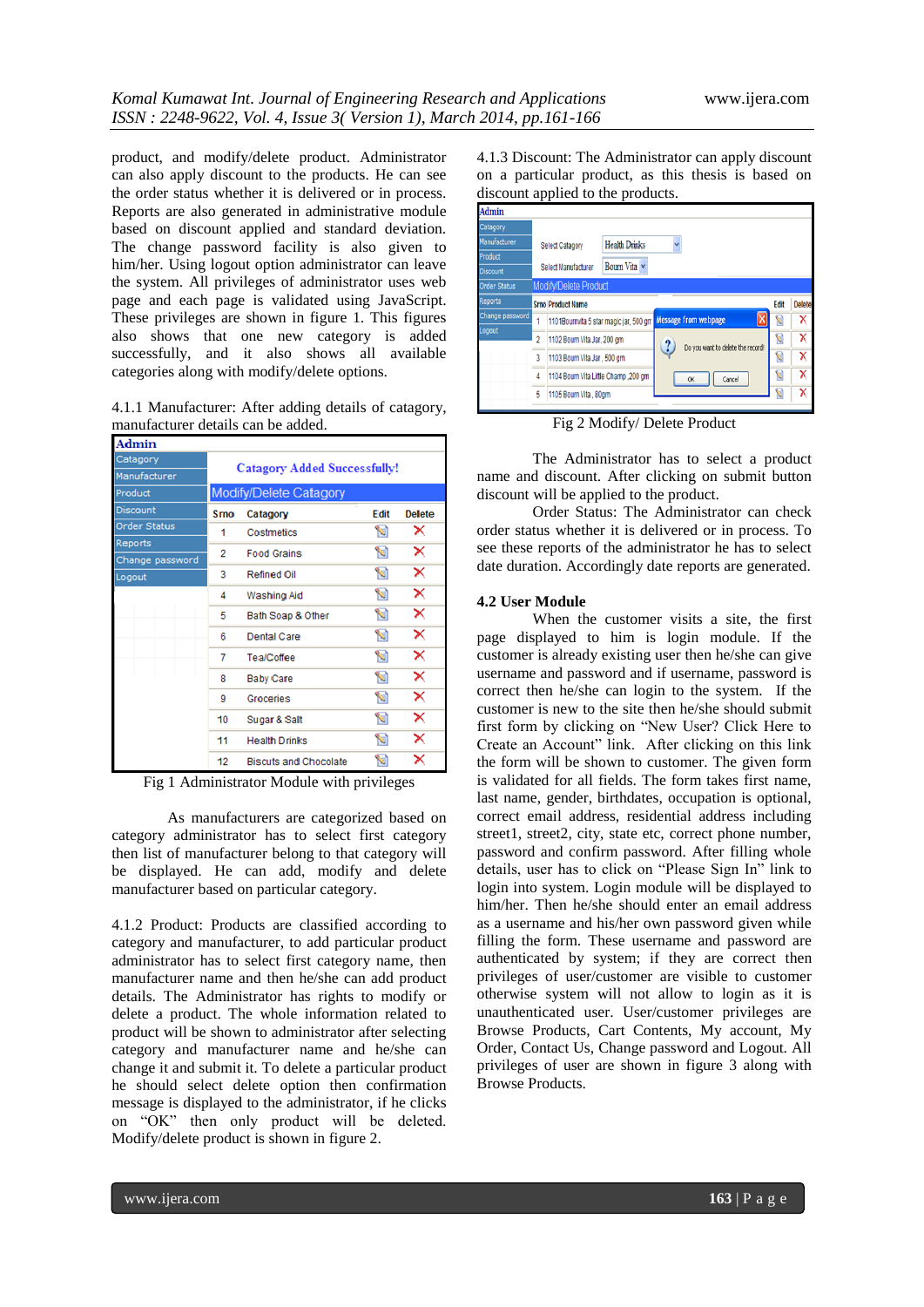

Fig 3 Browse Product

4.2.1 Browse Products: Users can browse any product based on category and manufacturer. Then he/she can select or click on the particular product to see the product details. After reading the details user can click on "Buy Now" button. After selecting "Buy Now" the user has to enter quantity for the selected product. Without entering quantity system does not allow checkout to user. Quantity should be only integer. After entering a correct quantity the user has to click on "Checkout" option. It navigates to the cart content page. From this page a user can "Select another Product" and can browse different products. All these products get added into cart content of the user. Cart Contents are shown in figure 4*.*

| <b>Cart Contents</b>                                                                     |                                                                |                |     |        |                                                    |  |  |
|------------------------------------------------------------------------------------------|----------------------------------------------------------------|----------------|-----|--------|----------------------------------------------------|--|--|
| No.                                                                                      | <b>Product Name</b>                                            |                |     |        | Quantity MRP Price Discount Price Remove from cart |  |  |
| 1.                                                                                       | 1435 Dettol Handwash, 250<br>ml                                | ۹              | 55  | 52.8   | ×                                                  |  |  |
| $\overline{2}$                                                                           | 1351 Dettol Cool Body<br>Soap                                  | 3              | 225 | 222.75 | ×                                                  |  |  |
| 3.                                                                                       | 2907 Ponds Dreamflower<br>Talc.100 gm                          | $\overline{a}$ | 100 | 93     | ×                                                  |  |  |
| 4.                                                                                       | 0042 Tur Dal , 1 kg                                            | 10             | 720 | 525.6  | $\times$                                           |  |  |
| Б.                                                                                       | 2270 Daawat Dewaa<br>Basmati, 5 Kg                             | $\overline{2}$ | 992 | 575.36 | $\times$                                           |  |  |
| 6.                                                                                       | 1097 Boost Jar. 1 kg                                           | 1              | 255 | 252.45 | $\times$                                           |  |  |
| 7.                                                                                       | 0404 Gemini Sunflower<br>Refined oil, 1 lit                    | A              | 480 | 436.8  | ×                                                  |  |  |
| 8.                                                                                       | 0053 Loose Sugar, 1 Kg                                         | 10             | 400 | 328    | $\times$                                           |  |  |
| 9.                                                                                       | 1961 Nescafe Classic 200<br>am                                 | $\overline{2}$ | 510 | 382.5  | $\boldsymbol{\times}$                              |  |  |
| 10.                                                                                      | 1765 Tide Powder Natural<br>Lemon and Chandan 400<br><b>am</b> | 3              | 60  | 58.2   | ×                                                  |  |  |
| Select Another product<br>MRP Total = $Rs. 3797$                                         |                                                                |                |     |        |                                                    |  |  |
| Sub Total = Rs. 2927.46<br><b>Please Select Payment Method You have Saved Rs. 869.54</b> |                                                                |                |     |        |                                                    |  |  |
| Cash on Delivery <b>C</b>                                                                |                                                                |                |     |        |                                                    |  |  |
| Confirm Order                                                                            |                                                                |                |     |        |                                                    |  |  |
| Fig 4 cart contents                                                                      |                                                                |                |     |        |                                                    |  |  |

4.2.2 Cart Contents: It shows the customer baske. If a customer wants to remove any product from cart he/she can do so by clicking on remove button shown with "Red Cross". It asks user whether he/she really wants to delete a record? If the user answers positively then that product is removed from the cart. After selecting all products from a site a user has to select payment method and then he/she can click on "Confirm order" option. It navigates the user to final confirmation page. On this page the order information like shipping address, payment method and contact details are displayed for the user. The user can change shipping address by clicking on Edit

option. Then it shows form to change address with existing details present into the database. After clicking on Submit button "Address Updated successfully" message is shown to user. By clicking on "Get Product Order Information" cart contents will be displayed to the user. In the same way a customer can change contact information also and finally customer can click on "Confirm order" then it shows "Thank you" message to customer.

#### **4.3 Results**

Results are generated in administrative module. They are generated based on customer shopping in customer module. We have collected data from 472 customers and we have total 6,147 entries for 182 products. Based on these data results are generated. Results are of two types that are 1) Discount Based Results, 2) Standard Deviation Based Results.

4.3.1 Discount Based Results: As shown in figure 5 customer behaviour is examined. We observed that if discount increases, number of product sold also increases but at some point when product discount increases too much, product sale automatically decreases as it creates doubt in the customer mind regarding the product. Figure 6 shows graphical representation of the result.

| Admin                                                  | Report         |       |                                             |  |  |
|--------------------------------------------------------|----------------|-------|---------------------------------------------|--|--|
| Catagory                                               |                |       |                                             |  |  |
| Manufacturer                                           |                |       |                                             |  |  |
| <b>Select Product</b><br>0042 Tur Dal, 1 kg<br>Product |                |       |                                             |  |  |
| Discount                                               |                |       | <b>Standerd Deviation Result</b>            |  |  |
| <b>Order Status</b>                                    | Submit         | Reset | Show Graph Based on Disount Applied         |  |  |
| Reports                                                |                |       | Sr No. Discount Applied No. of Product Sold |  |  |
| Change password                                        | $\blacksquare$ | 196   | 68                                          |  |  |
| Logout                                                 | $\overline{a}$ | 2%    | 71                                          |  |  |
|                                                        | 3              | 4 %   | 113                                         |  |  |
|                                                        | 4              | 5.96  | 114                                         |  |  |
|                                                        | 5              | 8.96  | 118                                         |  |  |
|                                                        | б              | 10.%  | 121                                         |  |  |
|                                                        | 7              | 12%   | 127                                         |  |  |
|                                                        | 8              | 16 %  | 130                                         |  |  |
|                                                        | $\mathbf{r}$   | 18 %  | 159                                         |  |  |
|                                                        | 10             | 20 %  | 162                                         |  |  |
|                                                        | 11             | 22.96 | 168                                         |  |  |
|                                                        | 12             | 25.96 | 189                                         |  |  |
|                                                        | 13             | 27%   | 234                                         |  |  |
|                                                        | 14             | 30 %  | 276                                         |  |  |
|                                                        | 15             | 32%   | つよ                                          |  |  |

Fig 5 Discount Based Result



Result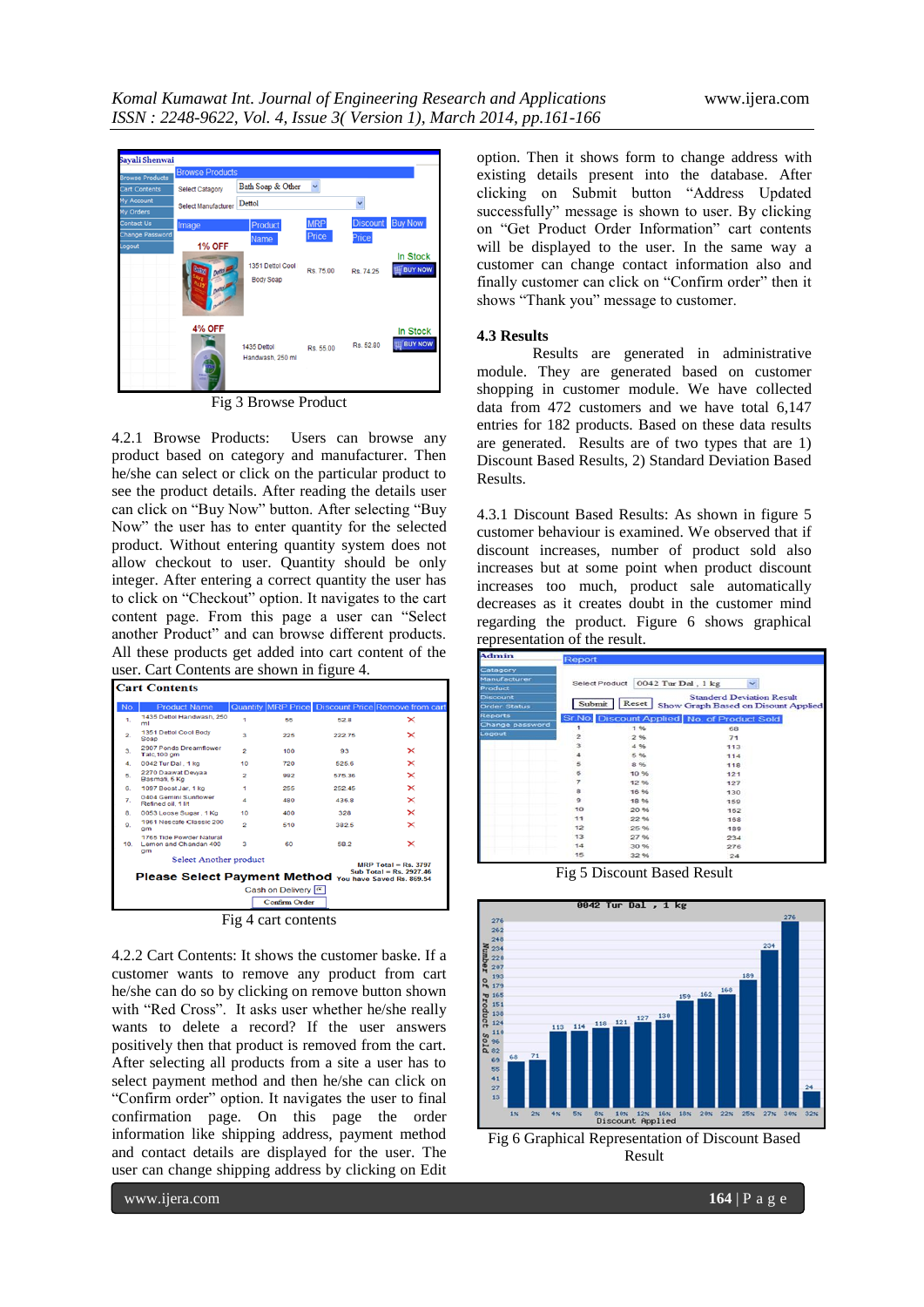| <b>Report</b>  |                                 |                                                        | Report                |       |                                             |
|----------------|---------------------------------|--------------------------------------------------------|-----------------------|-------|---------------------------------------------|
|                | Select Product 1386 Dove, 75 gm |                                                        | Select Product        |       | 1378 Pears Pure Gentle Body Soap Orange     |
| Submit         | Reset                           |                                                        | Submit                | Reset |                                             |
|                |                                 | Sr.No. Discount Applied No. of Product Sold            |                       |       | Sr.No. Discount Applied No. of Product Sold |
| 1              | 1%                              | 83                                                     |                       | 1%    | 78                                          |
| $\overline{2}$ | 2%                              | 82                                                     | $\overline{2}$        | 2%    | 78                                          |
| 3              | 3%                              | 82                                                     | ä                     | 3%    | 76                                          |
|                |                                 |                                                        |                       | 4%    | 78                                          |
| 4              | 4%                              | 84                                                     | 5                     | 5%    | 79                                          |
| Kepon          |                                 |                                                        | <b>Report</b>         |       |                                             |
|                |                                 | Select Product   1376 Pears Germishield Body Soap Blue | <b>Select Product</b> |       | 1377 Pears Oil Clear Body Soap Green,       |
| Submit         | Reset                           |                                                        | Submit                | Reset |                                             |
|                |                                 | Sr.No. Discount Applied No. of Product Sold            |                       |       | Sr.No. Discount Applied No. of Product Sold |
|                | 1%                              | 68                                                     | 1                     | 1%    | 52                                          |
|                | 2%                              | 64                                                     | 2                     | 2%    | 53                                          |
|                | 3%                              | 65                                                     | ä                     | 3%    | 55                                          |
|                | 4%                              | 64                                                     |                       | 4%    | 57                                          |

Fig 7 People Likeliness regarding product

Figure 7 shows people likeliness of product, here same discount is applied for all four products. By looking at figure we can say that people likes Dove most when we compare it with other products.

4.3.2 Standard Deviation Based Results: Standard deviation is used to measure spread or dispersion around the mean of a data set. Standard deviation measures how concentrated the data are around the mean. A small standard deviation means that the values in the data set are close to the mean of the data set, on average, and a large standard deviation means that the values in the data set are farther away from the mean, on average. Without standard deviation, we can"t get handle on whether the data are close to the average or whether the data are spread out over a wide range. In this dissertation work we considered discrete data that is different discount applied to the products, then the variance for the discrete variable made up of n observations is defined as ,

$$
s^2 = \frac{\sum (x - \overline{x})^2}{n}
$$

Where,

x is data set of different discount applied to a particular product,

n is number of observations

 $\overline{\mathbf{x}}$  is mean of data set calculated as,

 $\overline{\mathbf{x}}$  = sum of x / n

**S 2** is the variance

Then, Standard Deviation S is calculated as follows,

$$
s = \sqrt{\frac{\sum (x - \overline{x})^2}{n}}
$$

In frequency table, frequency f is considered as number of product sold when discount is applied to the product. The formulas for variance and standard deviation change slightly if observations are grouped into a frequency table. Squared deviations are multiplied by each frequency's value, and then the total of these results is calculated.

In frequency table, the variance for a discrete variable is defined as

$$
S^{2} = \frac{\sum (x - \overline{x})^{2} f}{n} \quad \text{where: } n = \sum f
$$

Where,

f is data set of number of product sold,

The standard deviation for a discrete variable is defined as

$$
s = \sqrt{\frac{\sum{(x-\overline{x})^2 f}}{n}}
$$

As shown in figure 8 we can say that 68 % of data lies between 4.43 and 24.57. As shown in figure we can see that standard deviation calculated using discrete data, where X is discount applied to the product is close to standard deviation calculated using frequency table, where f is number of product sold.

#### **V. CONCLUSION**

We created a system that learns the response provided by a customer to the stimulus giving to him as a discount. Our primary purpose was to show customer behaviour when discount is applied to the product. Our narrow focus is on click stream data.

| <b>Standard Deviation Result for</b>                                |                  |                                                                    | 0042 Tur Dal, 1 kg |         |                        |                                              |  |  |
|---------------------------------------------------------------------|------------------|--------------------------------------------------------------------|--------------------|---------|------------------------|----------------------------------------------|--|--|
| N                                                                   |                  | Discount Applied (X) Frequency (F) [No. of<br><b>Product Sold]</b> | $F_y = (F^*X)$     | Χ. Χ    | $(X - \overline{X})^2$ | $F(X - \overline{X})^2$                      |  |  |
| 1                                                                   |                  | 68                                                                 | 68                 | $-13.5$ | 182.25                 | 12393                                        |  |  |
| $\overline{2}$                                                      | 2                | 71                                                                 | 142                | $-12.5$ | 156.25                 | 11093.75                                     |  |  |
| 3                                                                   | 4                | 113                                                                | 452                | $-10.5$ | 110.25                 | 12458.25                                     |  |  |
| 4                                                                   | 5                | 114                                                                | 570                | $-9.5$  | 90.25                  | 10288.5                                      |  |  |
| 5                                                                   | 8                | 118                                                                | 944                | $-6.5$  | 42.25                  | 4985.5                                       |  |  |
| 6                                                                   | 10               | 121                                                                | 1210               | $-4.5$  | 20.25                  | 2450.25                                      |  |  |
| 7                                                                   | 12               | 127                                                                | 1524               | $-2.5$  | 6.25                   | 793.75                                       |  |  |
| 8                                                                   | 16               | 130                                                                | 2080               | 1.5     | 2.25                   | 292.5                                        |  |  |
| ğ                                                                   | 18               | 159                                                                | 2862               | 3.5     | 12.25                  | 1947.75                                      |  |  |
| 10                                                                  | 20               | 162                                                                | 3240               | 5.5     | 30.25                  | 4900.5                                       |  |  |
| 11                                                                  | 22               | 168                                                                | 3696               | 7.5     | 56.25                  | 9450                                         |  |  |
| 12                                                                  | 25               | 189                                                                | 4725               | 10.5    | 110.25                 | 20837.25                                     |  |  |
| 13                                                                  | 27               | 234                                                                | 6318               | 12.5    | 156.25                 | 36562.5                                      |  |  |
| 14                                                                  | 30               | 276                                                                | 8280               | 15.5    | 240.25                 | 66309                                        |  |  |
| 15                                                                  | 32               | 24                                                                 | 768                | 17.5    | 306.25                 | 7350                                         |  |  |
| $N = 15$                                                            | Sum of $X = 232$ | Sum of F (n)= 2074                                                 | sum of $Fx = 368$  |         |                        | Sum of $F(X - \overline{X})^2 =$<br>202112.5 |  |  |
| Mean $(\overline{x})$ = Sum of X / N<br>$\bar{x}$ = 232 / 15 = 14.5 |                  |                                                                    |                    |         |                        |                                              |  |  |
|                                                                     |                  | Sum of $(X - \overline{X})^2 = 1521.75$                            |                    |         |                        |                                              |  |  |